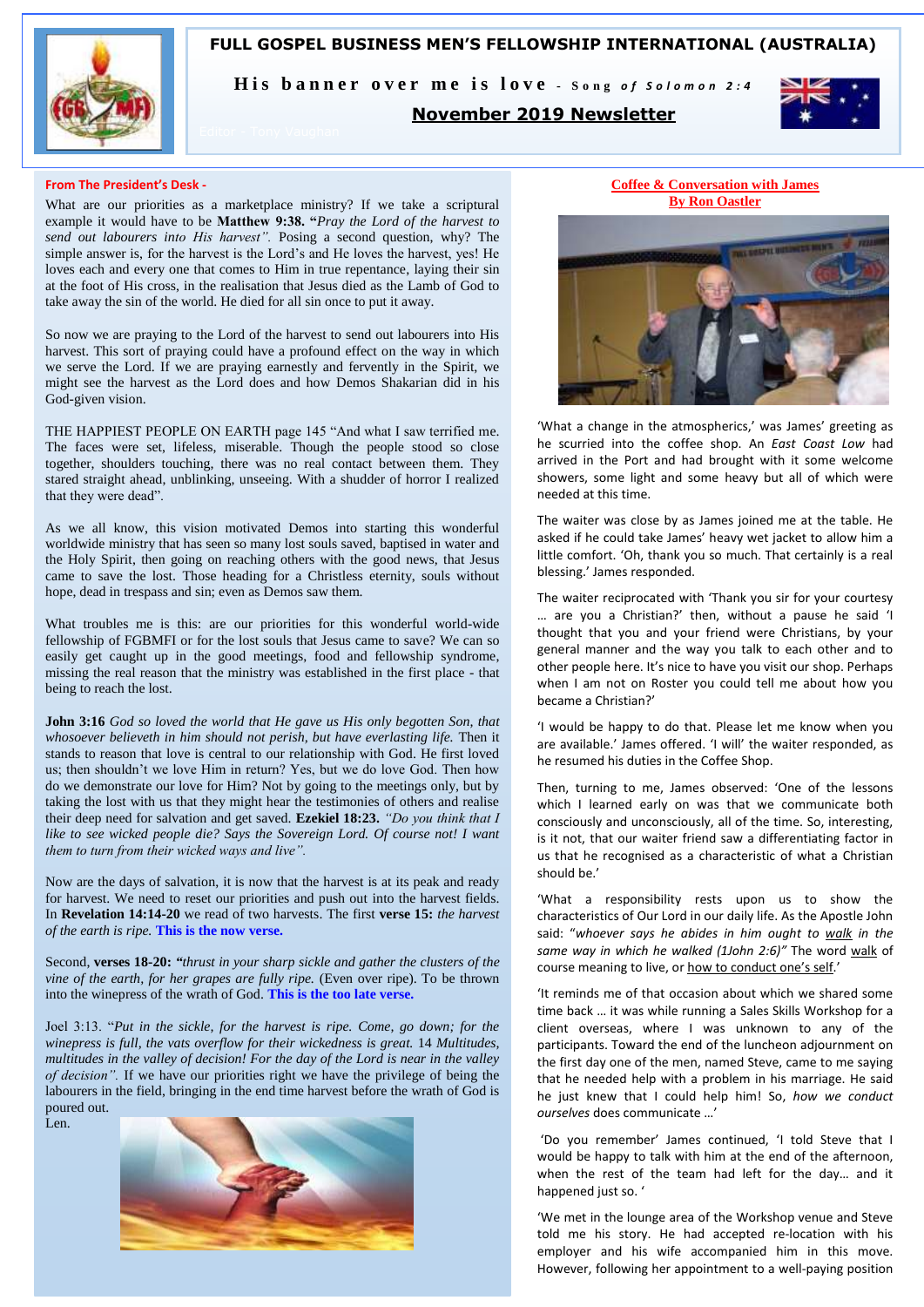in another company, she wanted to go it alone and pursue her own career, putting an end to the marriage. Steve's question was: what do I do?'

'Well,' said James, 'I shared with him the best answer to that question is to hear direct from God and to hear from God we need a relationship with Him – to know Him personally. Steve's next question was how do I do that? So, I explained to him the good news of the Gospel in its simplicity ... the Bible says that sin has separated us all from a living relationship with God (Isaiah 59.2) and we therefore need to restore that relationship.'

'God made that way possible, through Jesus Christ paying the price for our sin. This provides the opportunity for us to come to God, confess our sin, and ask for His forgiveness, believing in the fact of Jesus death and resurrection for us (1 John 1.9 & Romans 8.34). God said that if we do that, we have the right to become His children (John 1.12)'.

'Then' said James thoughtfully, 'I asked Steve if he was ready to come back to God in this way'. He said yes and prayed there and then, in the venue lounge. I could almost hear the angels rejoicing.'

'… and the good news does not end there either,' James continued, 'the one pastor whom I knew in that city said he would disciple him and a manager from Steve's company was a member of his church.'

'So' James concluded, '*how we conduct ourselves* can open opportunities to fulfil the Great Commission, which is to *win & disciple folk to Christ*.'

 $+++$ 

## **Toowoomba Dinner Meeting 18 October 2019**

*From left to right – Chapter Member Doug Gray, guest speaker Colin Ryan & Chapter President John Wise.*



# *By: "[Happy Jack" Burbridge](http://fromcrimetochrist.com/welcome.htm) Author of the amazing prison book: ["The Enforcer"](http://www.fromcrimetochrist.com/Enforcer.htm)*

We stole cars, stripped them and sold the parts to the man in the park and some other men. They got what they wanted and we got what we wanted. When I entered high school, I discovered a talent that would become my career – violence. I had always been a good fighter, because Johnny and his friends were six years older than me and I had to learn to fight if I wanted to go around with them.

But I had always had a mean streak, too, even when I was a little kid. When I was just six years old. I put our paperboy in the hospital. Every day when I was out in the yard playing after school, the paperboy would try to hit me with our paper as he rode by on his bike and he usually succeeded. One day when I saw him coming, I dragged a snow shovel behind a tree and when he rode by, I jumped out and swung the shovel with all my might. The bike went in one direction, the boy went in another, and papers flew all over the street. Everyone thought that I hadn't really meant to hurt him, but they were wrong. I wasn't sorry at all when the ambulance came.

But now I was in high school, and bigger. And meaner. I wasn't a bully, but I could take care of myself. One day a black guy stabbed me in the knee and I threw him down a flight of concrete stairs. When he landed at the bottom, right in front of a door just as the teacher was stepping out into the hall, I got expelled. I didn't think it was fair, but then I knew the authorities never were fair. I got expelled again when a teacher hit me on the hand with his stick for having a comic book hidden in my math workbook. He meant to knock the book out of my hand, but he missed and came down on my knuckles. I reacted on instinct - I jumped up and slugged him.

After graduating from high school, it was the 1950's, the era of the leather jackets, duck tails and motorcycle gangs. I had it all. I had already made up my mind what I wanted to be. My hero was the James Cagney type gangster and I wanted to be just like  $him - a top$  gangster, not just a thug.

### FIGHTING IN THE MILITARY

"Burbridge, you got the right temperament," a rough-looking sergeant barked. He looked me over, slapped me on the back and made me squad leader two weeks after I arrived at Lackland Air Force Base in San Antonio, Texas.

By "the right temperament" he meant that I was as mean as a snake. I started fighting almost the minute I arrived and didn't stop for three years. Big and hot tempered, I'd take on anybody, any time, any place. It helped a lot when I went from 182 to 210 lbs. During basic training  $-$  I added 30 lbs of muscle to a 6'3" frame – and nobody could beat me.

In the base championship boxing matches, I emerged as the winner and was scheduled to a match with the winner of another Texas base for the Division Championship title. The day arrived, the bell rang, I went out to meet my opponent, and the last thing I remembered was a glove in my face. The glove belonged to a guy twice my size and just as fast. He won by decision, because he beat me to a pulp, but I wouldn't stay down. I knew I was getting mutilated, but I was determined to last all three rounds. When the last bell rang, after what seemed like an eternity of getting punched in the face, I was taken to the infirmary.

It was one of the few times I ever lost a fight. Instead of deciding I'd better back off from fighting, since it *could* be dangerous and I *might* get hurt seriously someday, I just decided I'd be meaner and faster than the other guys so I wouldn't get hurt. It wasn't long before I learned karate and another more exotic form of martial arts. With these new skills in violence, I just got tougher and more hotheaded. If I kicked a man in the teeth for looking at me wrong, what could he do about it?

After basic training, I was shipped to Wiesbaben Air Force Base in Germany, where I had further training – but not for the Air Force. I hadn't been in Germany but a few days before I discovered that the little frauleins were only too willing to play all kinds of games with the American soldiers, and I began a lucrative business in prostitution. I had done some amateur pimping before, but now the profits were considerably higher. I soon got involved in a host of black market activities and was making money hand over fist. And I was having a great time. I played drums in the base band (twice for Elvis when he was on tour in Germany as a soldier), wrecked cars for guys who wanted to collect the insurance money, raced, gambled, and as always – fought. I got into one scrape after another, had a summary court martial for my "attitude," and was always in one kind of trouble or another. Continued…….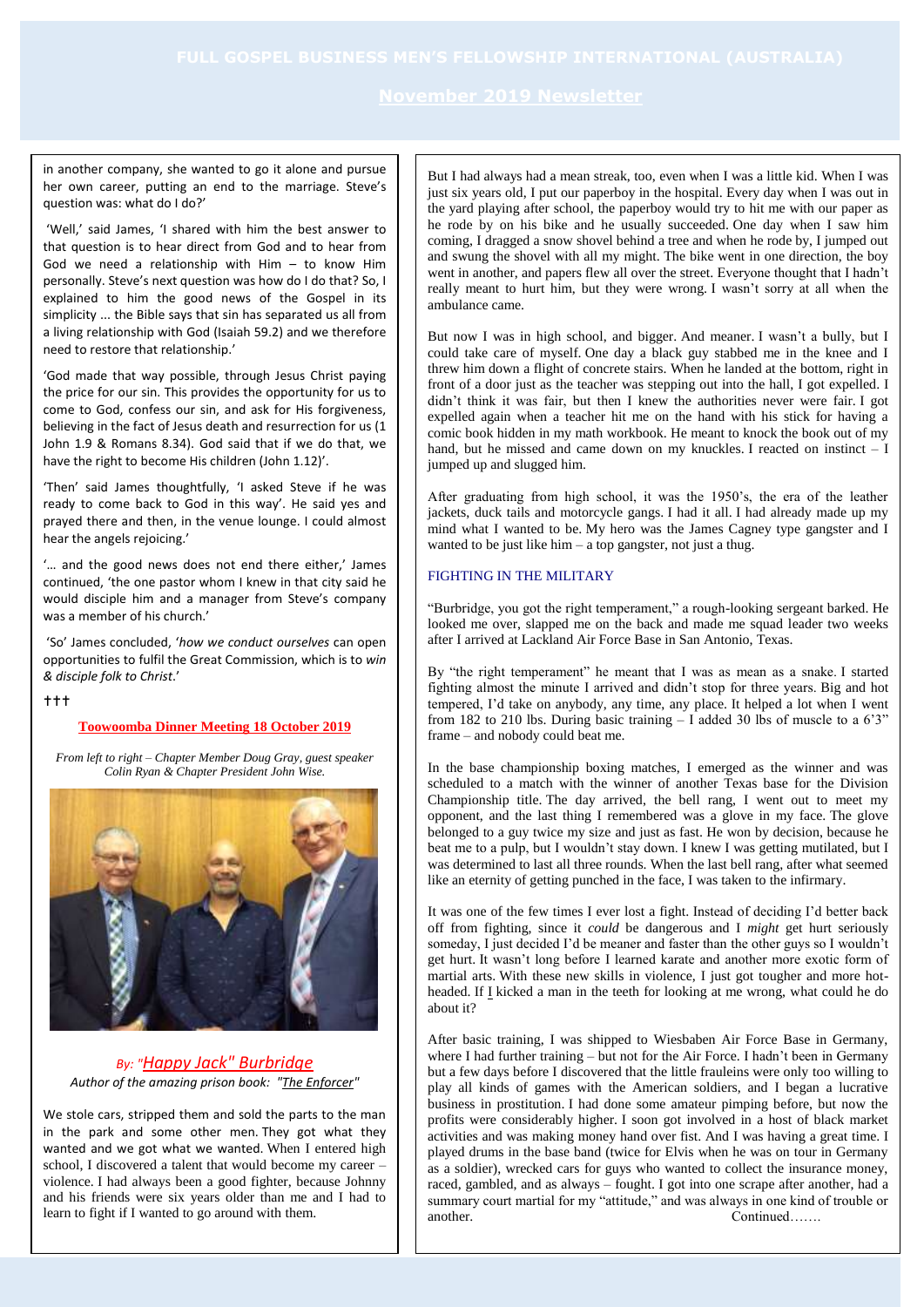### **Renewing Our Focus**

I am writing this article to reposition our purpose in FGBMFI (Australia) which I hope will help our focus on being effective instruments for the Lord's service.

To be part of FGBMFI (Australia) we must have the mindset of evangelists and the great need to see people snatched from the fire. We do this during our working hours and our leisure time's work individually in market place but through FGBMFI (Australia). We do have a structure in terms of public meetings, where with some format we try and assist salvation outcomes.

To use an analogy, if you were interested in rugby union (the World Cup has recently finished) you can go to a match and watch or as a spectator, or you can be one of the 30 players on the field. If you are one of the 30 players you are playing the game and not a spectator. So we set up public meetings with structure which should flow like the following:

Chapters look at their events diaries and look to hold public meetings on the following agreed dates throughout the year. Keep in mind that we should avoid church buildings as much as possible so invitees do not think it is a church meeting. Also try and keep the same meeting days as people get used to attending on a set day if possible. Once your calendar is agreed upon, the chapter would then source speakers for these dates (if a speaker cannot make it on the date invited then try another speaker rather than move the date).

So far so good…

The chapter then invokes its meeting protocols along the following lines:

Public Meeting – chapter members appointed to welcome people at the door and have people to talk to visitors/ first time attendees before the meeting starts, seating them with people who will make them feel welcome and comfortable.

The Chapter President officially welcomes everyone and gives the format for the evening (this is very important as people may have babysitters etc. and may become anxious if they do not know what time the meeting will close).

Notices may be given during the food courses and the Voice Magazine explained and its use as a witnessing tool. This will differ in different chapters but the main thing is keep everything business-like and flowing. What you are trying to achieve in an orderly fashion is have your speaker on **as soon as possible**, so that the business end of the meeting takes place without the speaker running out of time!

After the meal the guest speaker is invited to share his/her testimony, resulting with an altar call at the conclusion of their message (remember no preaching during a testimony and the speaker has been given a set time to speak).

Hopefully people will respond positively to the altar call and be looked after by chapter members and directed to a Bible believing church. General prayers for others can take place after the altar call and you may then finish with tea coffee. People should be told after the altar call that the meeting has officially finished and they may leave if they need to go.

So far is a broad outline of what takes place to make things happen. I now move back to our rugby game and mention spectators meetings. These are meetings where everything is set up well and conducted well but there is no **urgency** in inviting the unsaved. So in effect with no candidates for salvation, we are in spectator mode and going through the motions.

How do we switch to player mode?

We must be aware that all our meetings will be ineffective if there are no unsaved people at the meetings – all our work and effort goes for nothing.

So each member must be accountable. Members must encourage each other (iron sharpens iron) to bring at least one new person to each meeting, so that the meeting fulfils its purpose of saving the lost. I can't stress enough the need for prayer in asking the Lord who you should invite and keep a 'hit list' to pray over the people you would like to attend. Be persistent because eternity is at stake.

Also, it is of the utmost importance when you invite someone to say to them that **you will pick them up,** as it can be very stressful going to a meeting not knowing anyone. I have known people who did not turn up because they found it too daunting just to arrive at the door on their own.

Praying for the right speakers for each meeting is important and you need speakers who will relate well to the people attending e.g. a bank manager would be good to speak to people with a financial background. Why I say pray about the speakers you invite or at the very least have someone you know recommend them, because I was at a chapter meeting where the speaker was excellent (not recommended by anyone that I know of) and at the conclusion of the meeting instead of giving an altar call he went off and started to talk about how good Freemasonry was and we should get involved – the meeting concluded very swiftly after those comments. We had not done our homework!

Remember it is the Lord that draws and saves people but we have

## **EVENTS – See webpage for details**